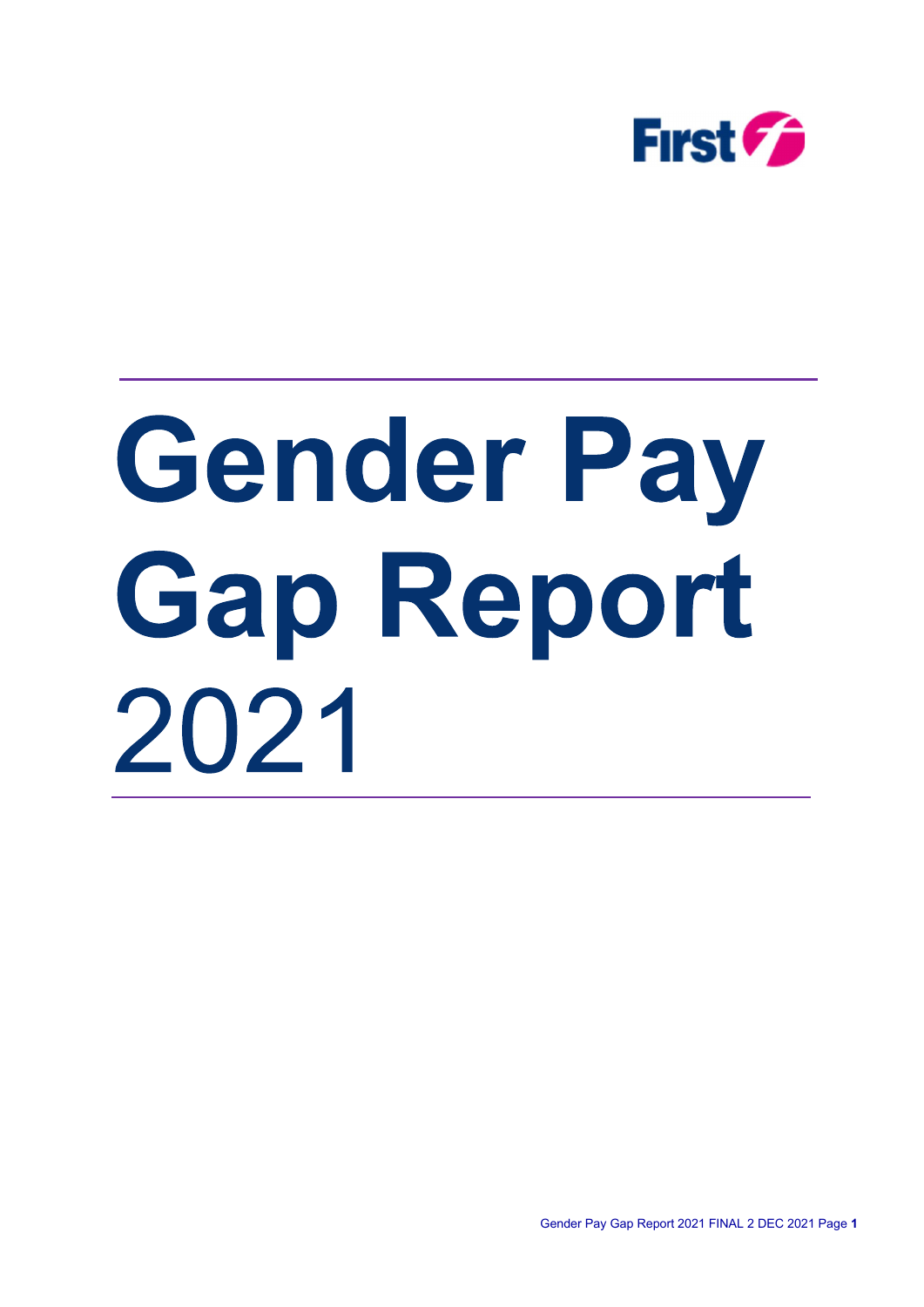# Introduction



I am pleased to present our 2021 Gender Pay Gap Report.

FirstGroup is a leading UK transport operator providing easy and convenient mobility, improving quality of life by connecting people and communities. To understand the needs of our customers, and deliver the best possible service, we believe that our workforce must reflect the diversity of the communities we serve. We are committed to making our workplaces inclusive for all our employees, regardless of their gender or any other characteristic.

We recognise that women have traditionally been under-represented in the UK passenger transport sector, and I am pleased that, since our first Report in 2017, FirstGroup has almost doubled the number of women we employ in the UK. In 2020/21, despite lower recruitment activity due to the impact of the coronavirus pandemic, we have still increased our proportion of female hires.

We have also continued to operate our women's development programmes, rapidly moving training events online to ensure participants were still able to attend while remaining COVID-secure. These programmes remain key to our success in increasing the number of women in management roles.

Our median gender pay gap for 2021 shows that at FirstGroup, women's average hourly pay is 1.2% higher than men's, which compares positively to the UK national average of 15.4% in favour of men.

In our first Gender Pay Gap Report in 2017, we set out the following four commitments to increase our gender diversity:

- Increase the number of female applicants for all roles;
- Encourage more women to stay and progress, through employment policies which make it easier to combine a career with family life;
- **Support and develop** more women to move into higher paying roles;
- **Ensure men are more aware** and equipped to play their part in creating an inclusive workplace which is welcoming to women.

This report provides an update on the actions we are taking against each of these commitments.

Once again we confirm our absolute determination to ensure fairness in pay and progression regardless of gender, and to close gender pay gaps where they do exist in some of our individual businesses. There is, of course, still much more to do, but we are proud of our efforts so far, and the leadership team and I are personally committed to driving further progress in this vital area.

David Martin Executive Chairman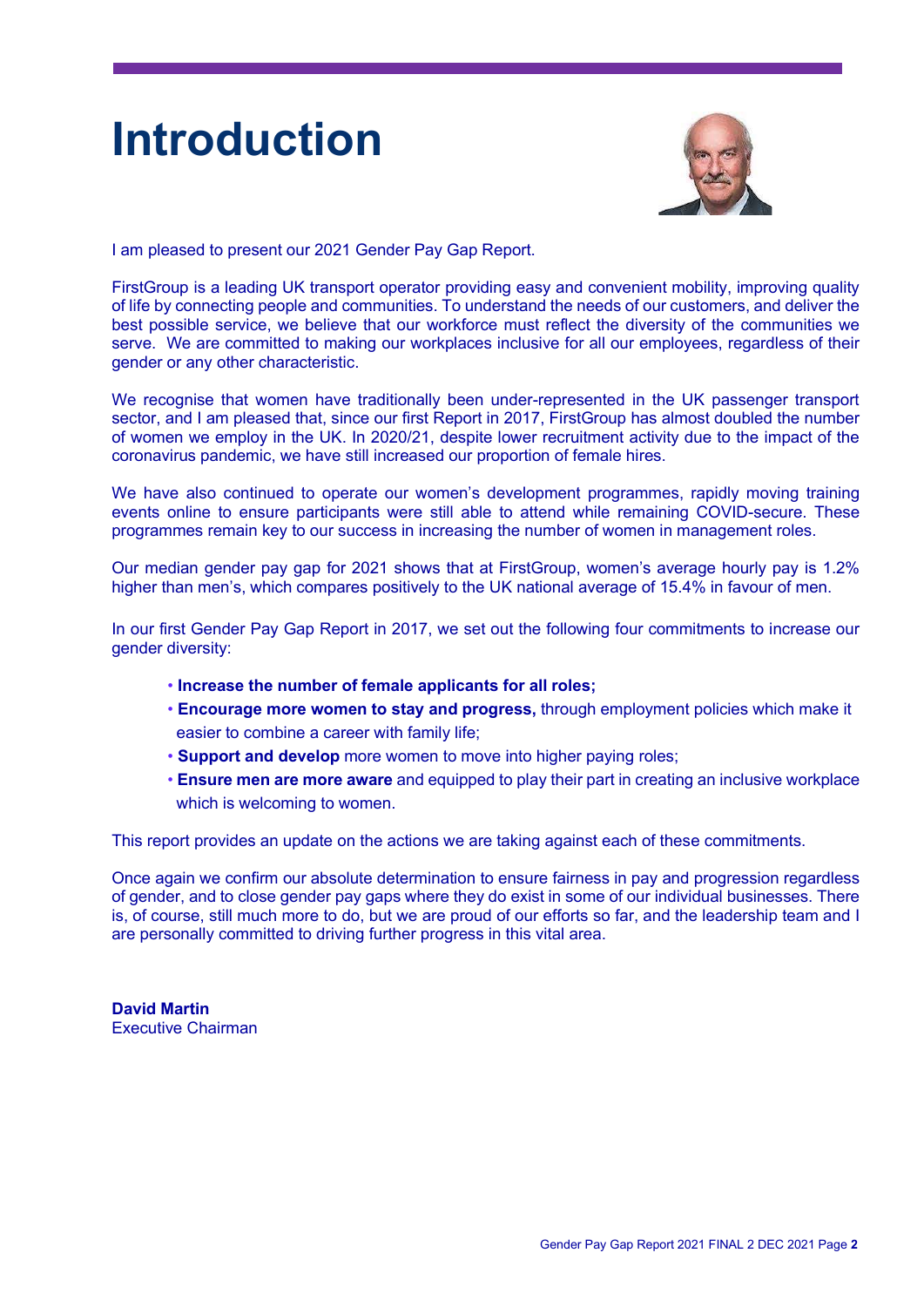## Our headline figures

## Our median gender pay gap is -1.2%

This means women's average hourly pay is 1.2% higher than men's.

## 45%

of women participating in our Step Forward programme for managers have been promoted since attending.

The number of UK employees covered by our report at 5 April 2021 is 30,206. This comprises 24,426 men and 5,780 women.

## 82%

of our reporting companies have a gender pay gap better than the UK national average of 15.4%.

The proportion of female hires in has increased for the third consecutive year, from 21.4% to 24.1%.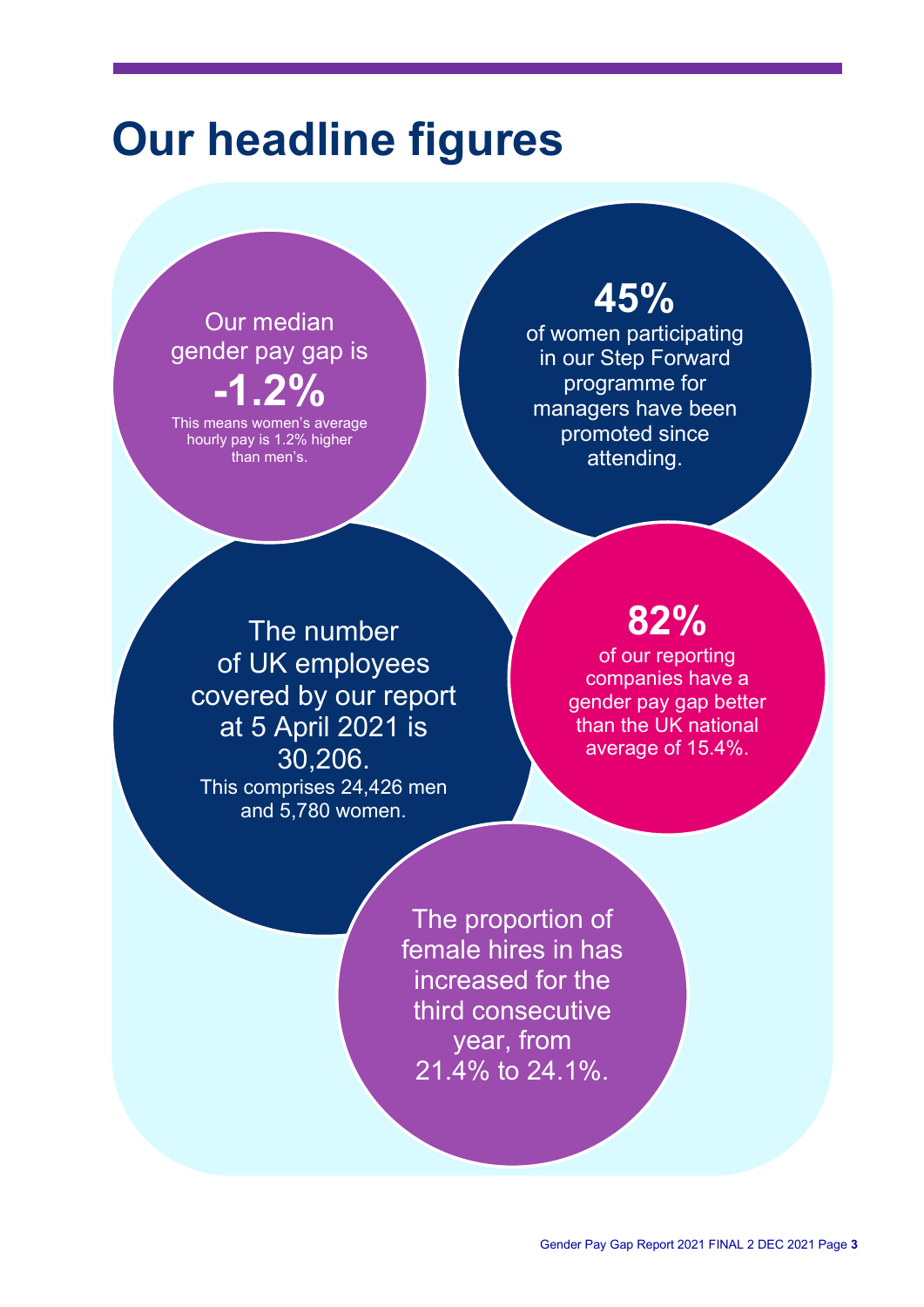## Understanding our gender pay gap

The gender pay gap shows the difference between the average hourly rate of pay of all men and all women as a percentage of the average hourly rate of pay of men. This is different from 'equal pay' which considers whether men and women receive the same pay for work of equal value.

When calculating our gender pay gap, we look at both the mean and median average. We consider that for our operating companies, some of which have relatively small numbers of women, the median average is the most representative measure, because it prevents high and low outliers distorting the results.

#### Our 2021 results

On 5 April 2021, FirstGroup employed more than 30,200 employees<sup>1</sup> across 32 companies. Of these, 22 had 250 or more employees and are required to publish their gender pay gap data (shown on page 8).

This year, our overall result shows that women's median hourly pay is 1.2% higher than men's.

| <b>Gender Pay Gap</b> | $2021$ 2020   |  |
|-----------------------|---------------|--|
| Median                | $-1.2\%$ 4.4% |  |
| Mean                  | $6.4\%$ 9.0%  |  |

This is an improvement on 2020, when the median average for men was 4.4% higher than for women.

Over 90% of our employees work in operational roles covered by collective agreements which determine pay rates by job, and which are applied equally to all job holders regardless of gender.

As shown by the pay quartile breakdown in the table below, the change in our gender pay gap since 2020 is due to an increase in the percentage of women in our upper pay quartile, and a reduction in the percentage of women in our lowest pay quartile, compared with last year.

#### Our 2021 pay quartiles

|                     | 2021 | 2020                    |  |  |
|---------------------|------|-------------------------|--|--|
|                     |      | Female Male Female Male |  |  |
| <b>Upper</b>        |      | 13.4% 86.6% 11.6% 88.4% |  |  |
| <b>Upper middle</b> |      | 26.1% 73.9% 26.6% 73.4% |  |  |
| Lower middle        |      | 25.2% 74.8% 31.8% 68.2% |  |  |
| Lower               |      | 12.0% 88.0% 13.5% 86.5% |  |  |

Another key factor has been the return of more than 5,000 employees from furlough since the 2020 reporting date. The majority of these employees are male, and work in roles in our lower pay quartiles. In line with guidance from the UK Government Equalities Office, they were excluded from the calculations in 2020; their inclusion in 2021 has had the effect of reducing the average hourly pay for men.

Eighteen (82%) of our 22 reporting companies had a median gender pay gap better than the UK national average of 15.4%<sup>2</sup>. Six of these companies either had a gender pay gap of zero, or women's average pay was higher than that for men. We are pleased that ten of our companies have improved their median gender pay gap since last year.

However, we know there is more to do. The UK transport industry has traditionally attracted more men than women with only 22% of transport workers being women <sup>3</sup>. Since 2017, we have been steadily increasing the proportion of women we employ, through our recruitment efforts and mobilisation of new rail businesses.

Women now comprise 19.1% of our UK workforce, up from 12.8% since we first began reporting, but remain under-represented in our higher paid leadership, technical and professional roles in operational management and engineering.

The number of women in these roles is affected by the low proportion of women studying STEM subjects (science, technology, engineering and maths) at school and university, which are required in many of our higher-paid jobs. You can read more about the actions we are taking to increase the number of women moving into these roles, on page 6.

<sup>&</sup>lt;sup>1</sup> A total of 1,689 employees in Bus operating companies were on furlough at the snapshot date and were therefore excluded from the median and mean pay calculations in accordance with guidance issued by the UK Government Equalities Office.

<sup>2</sup> Office for National Statistics (ONS) , Median Gender pay gap in the UK, 26 October 2021

<sup>3</sup>ONS Transportation and storage sector data as at September 2021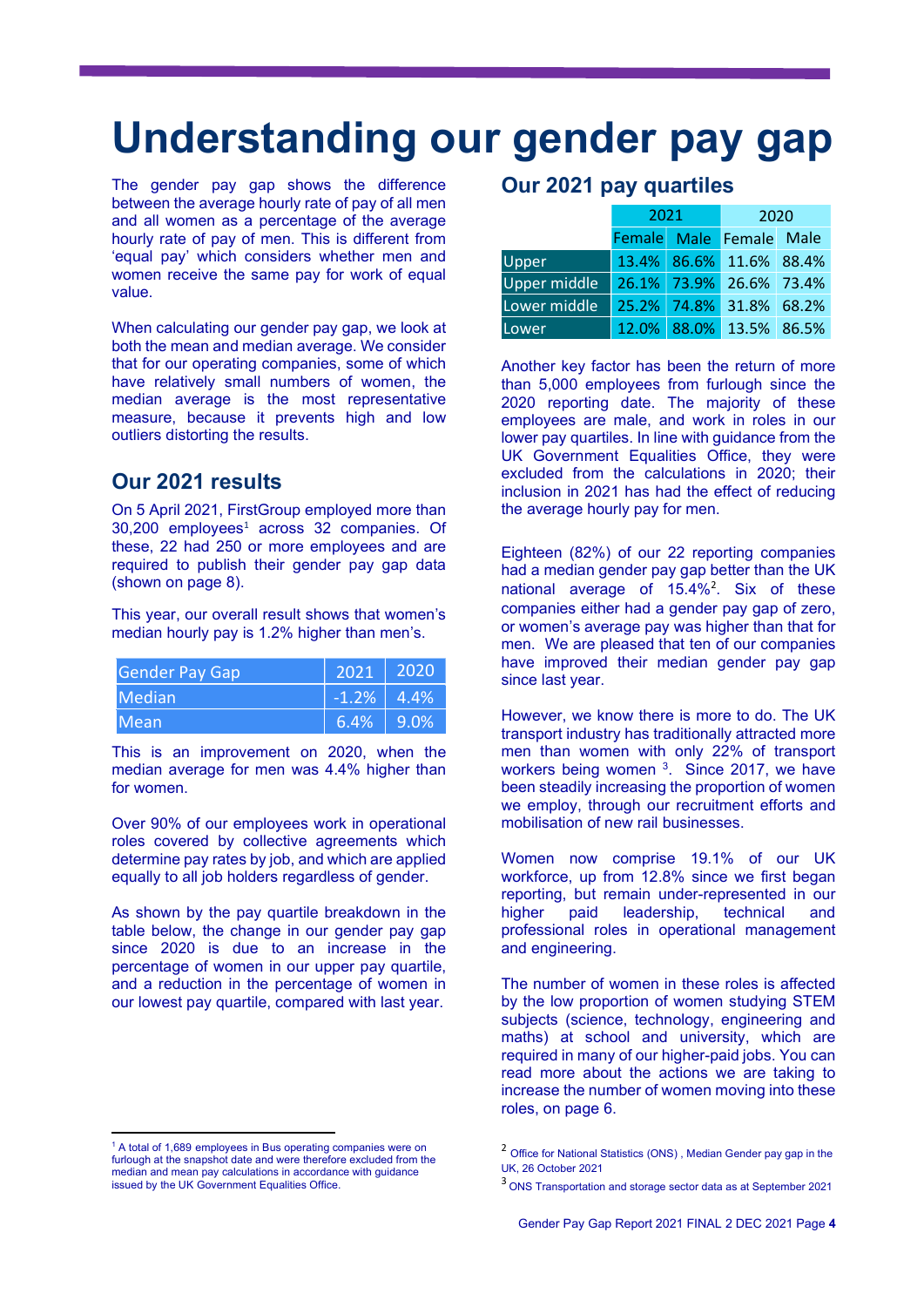#### Our gender bonus gap

FirstGroup operates bonus, incentive and commission schemes for different job categories across the Group.

Due to the impact of the pandemic on our business, commission payments, bonuses and other incentives were all reduced during the year.

The proportion of both male and female employees who received a bonus also fell, although women were still more likely to receive a bonus than their male colleagues. This is due to a greater proportion of women being in roles which are eligible for commission and bonuses.

|                            | Female   Male <sup>1</sup> |       |
|----------------------------|----------------------------|-------|
| % Receiving                | $ 2021 $ 52.0%             | 34.0% |
| Bonus by Gender 2020 77.1% |                            | 65.3% |

In 2020, women's median bonus was 81.2% higher than that for men. This was due to the mobilisation that year of our Avanti West Coast business, where 40% of the workforce were female, with a significant proportion in roles which were eligible for bonus or commission payments.

In 2021, men's median bonus was 8.3% higher than that for women.

|                                         | 2021                   | 2020 |
|-----------------------------------------|------------------------|------|
| Median Gender Bonus Gap   8.3%   -81.2% |                        |      |
| Mean Gender Bonus Gap                   | $\sqrt{-12.8\%}$ -2.5% |      |

The change was chiefly due to the fact that we did not pay a Christmas bonus in December 2020. Christmas bonuses are relatively small amounts, paid to large numbers of frontline staff, the majority of whom are men. The inclusion of such a large number of small payments, mostly to men, has the effect of reducing the average bonus paid to men. The absence of the Christmas bonus in 2020/21 meant the average bonus paid to men was higher than in the previous year's report.

Women's mean average bonus in 2021 was 12.5% higher than that for men, up from 2.5% higher in 2020.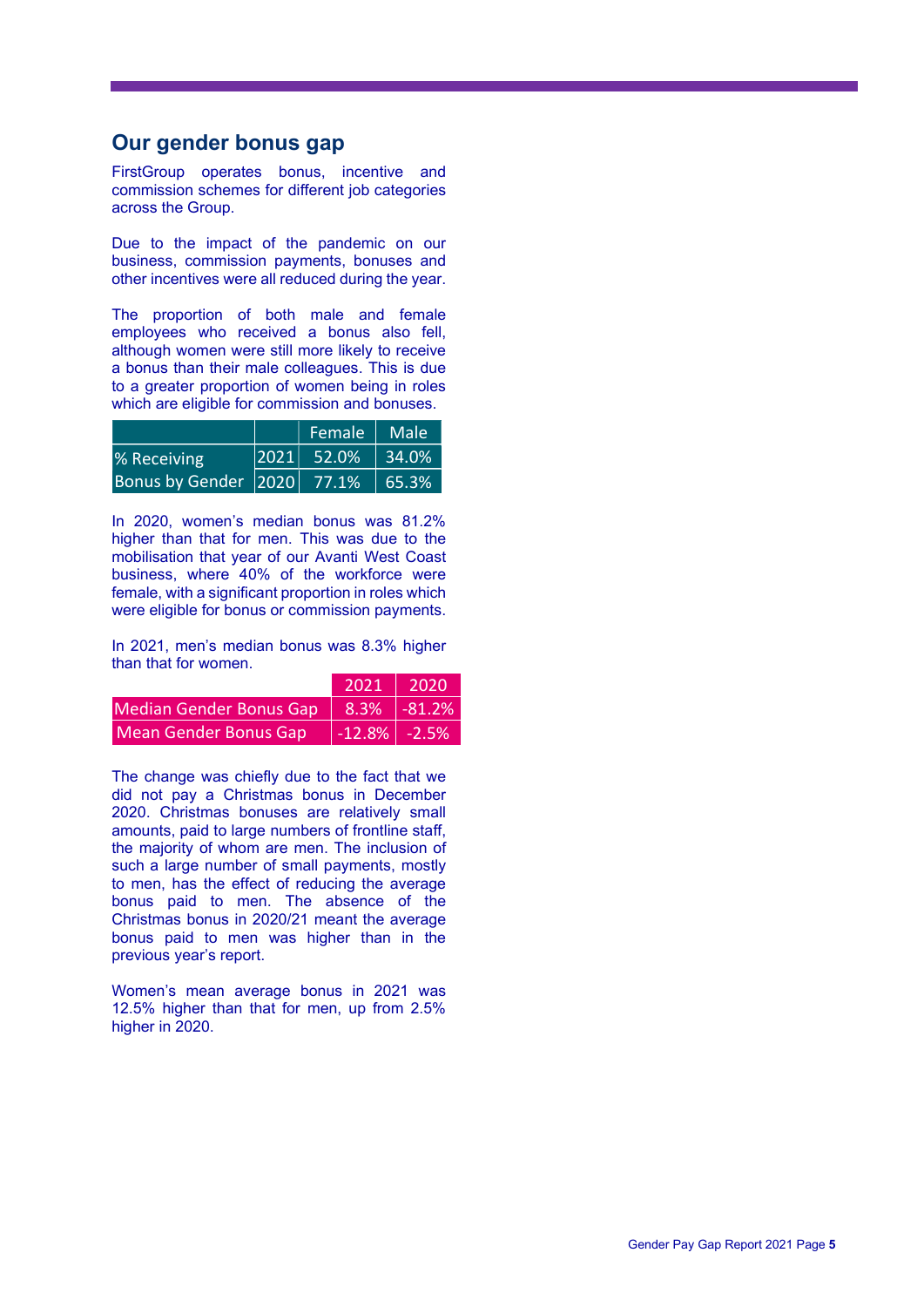## Actions to address our Gender pay gap

Despite the impact of the pandemic on our businesses during 2021, we have made further progress on the four commitments we set out in 2017 to increase gender diversity. Below is a brief selection of some of the actions being taken by our operating businesses in support of these commitments.

#### **1** Increase the number of female applicants for all roles

Our UK businesses have continued increasing their use of targeted social media campaigns to reach under-represented groups who might not have considered a role within the bus or rail industry. They have also reviewed and updated websites and recruitment materials to include more images and case studies featuring women.

Our Great Western Railway (GWR) business is currently trialling mandating diverse interview panels, prior to rolling them out across all our First Rail operating businesses.

Although recruitment activity was significantly reduced by the pandemic, the proportion of female applicants increased to 20.9% in 2020/21, up from 20.7% in 2019/20; female hires have risen to 24.1%, from 21.4% in the same period.

Since we started reporting in 2017, we have increased the proportion of female applicants by 10.3% and the proportion of female hires by 78.5%.

## ❷Encouraging more women to

#### stay and progress, through employment policies that make it easier to combine a career with family life

During the year we have extended our trial of part time bus driver roles to include our Glasgow bus companies, building on earlier pilots in West Yorkshire and West of England. Offering part time shifts of 15 to 25 hours per week has made these roles more appealing to candidates who may wish to combine work with caring responsibilities or further education, or who are seeking a better work-life balance.

These part time driver roles have proven particularly popular with women in Glasgow, with over 50% of our new hires being female, a significant improvement on our previous recruitment rate, of 2%.<sup>4</sup>

### **3** Support and develop women to move into higher paying roles

We are keen to see more women moving into our higher paid management roles, which will help to close gender pay gaps where they exist in some of our businesses.

Amidst the disruption caused by the pandemic, we remained committed to delivering our women's development programmes, which we moved online so employees could continue to maintain their learning and career progression.

Our 'Step Up' programme, designed for women seeking their first line management position, continues to help us accelerate the number of female managers. Since its launch in 2019, more than 180 women have attended the programme, with 27% already promoted into higher-paying roles.

Our second development programme, Step Forward, is designed to provide support to female managers in preparing for more senior leadership jobs. Following its launch in 2020, 45% of participants have already been promoted.

These programmes have helped us increase the gender diversity of our management teams. Between 2017 and 2021, female managers in our First Bus division have risen from 18% to 26.5%, and in First Rail from 29% to 33.8%.

We are also committed to increasing gender diversity in our higher paid engineering roles. In 2021 our First Bus and First Rail divisions pledged their support for the Tomorrow's Engineers Code, a campaign which brings together employers, education and professional bodies to increase the number and diversity of young people choosing careers in engineering.

<sup>4</sup> First Bus female application rate for all roles advertised externally (2018 to Oct 2021)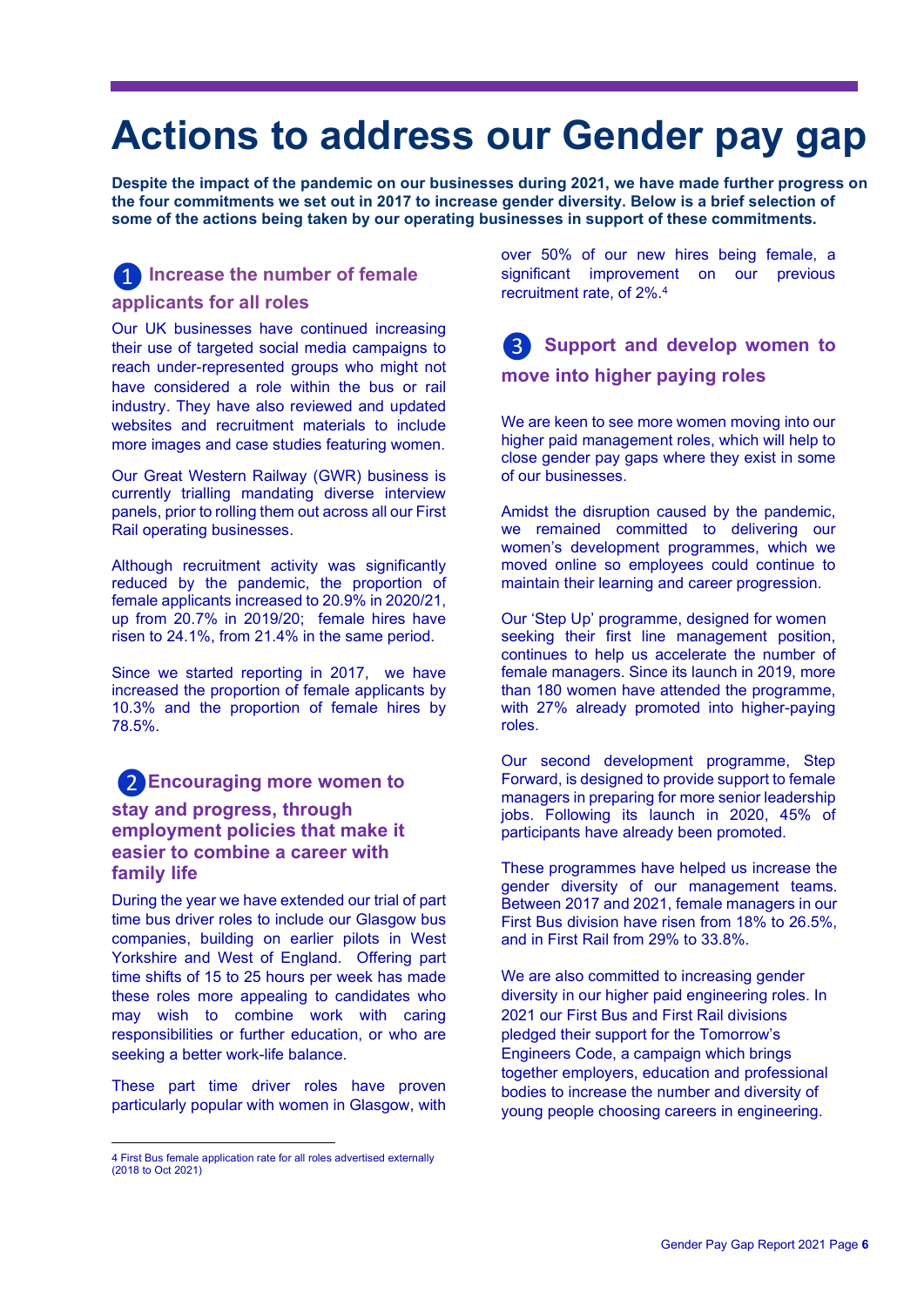It aims to do this in a variety of ways, showcasing the wide range of job opportunities available, and how engineers use their skills to build a better world. By targeting inspiring activities at under-served and underrepresented groups, including women, the Code seeks to ensure all young people have the opportunity to consider a career in engineering.

First Bus is also a founding sponsor of a new Equal Engineers' Pathways Programme, designed to connect engineering students from diverse backgrounds with employment opportunities across the UK. Three First Bus senior engineering managers are now part of the Equal Engineers' mentoring programme.

#### **4** Ensure men are more aware and equipped to play their part in creating an inclusive workplace that is welcoming to women.

All of our divisions have policies in place that aim to eliminate any form of discrimination or inappropriate behaviour, but we recognise there is still more to do. We continue to ensure that our leadership teams are reinforcing appropriate standards throughout their organisations.

During the year, Avanti West Coast provided training to 200 senior managers on how to create an inclusive workplace. This was supported by an awareness campaign and a diversity and inclusion e-learning module for all employees.

Our operating companies have also been reviewing how they can provide support to women going through menopause. South Western Railway has trained 20 Menopause Advocates from across the business to raise awareness and provide support both to those who are going through menopause, and their line managers.

GWR supported Menopause Awareness Month with a communications and awareness campaign aimed at men and women, which travelled across the network, sharing stories and removing stigma.

#### Looking forward

During 2022 we will continue to drive further action against all four commitments, and in doing so, play our part in addressing the longstanding underrepresentation of women in the passenger transport industry.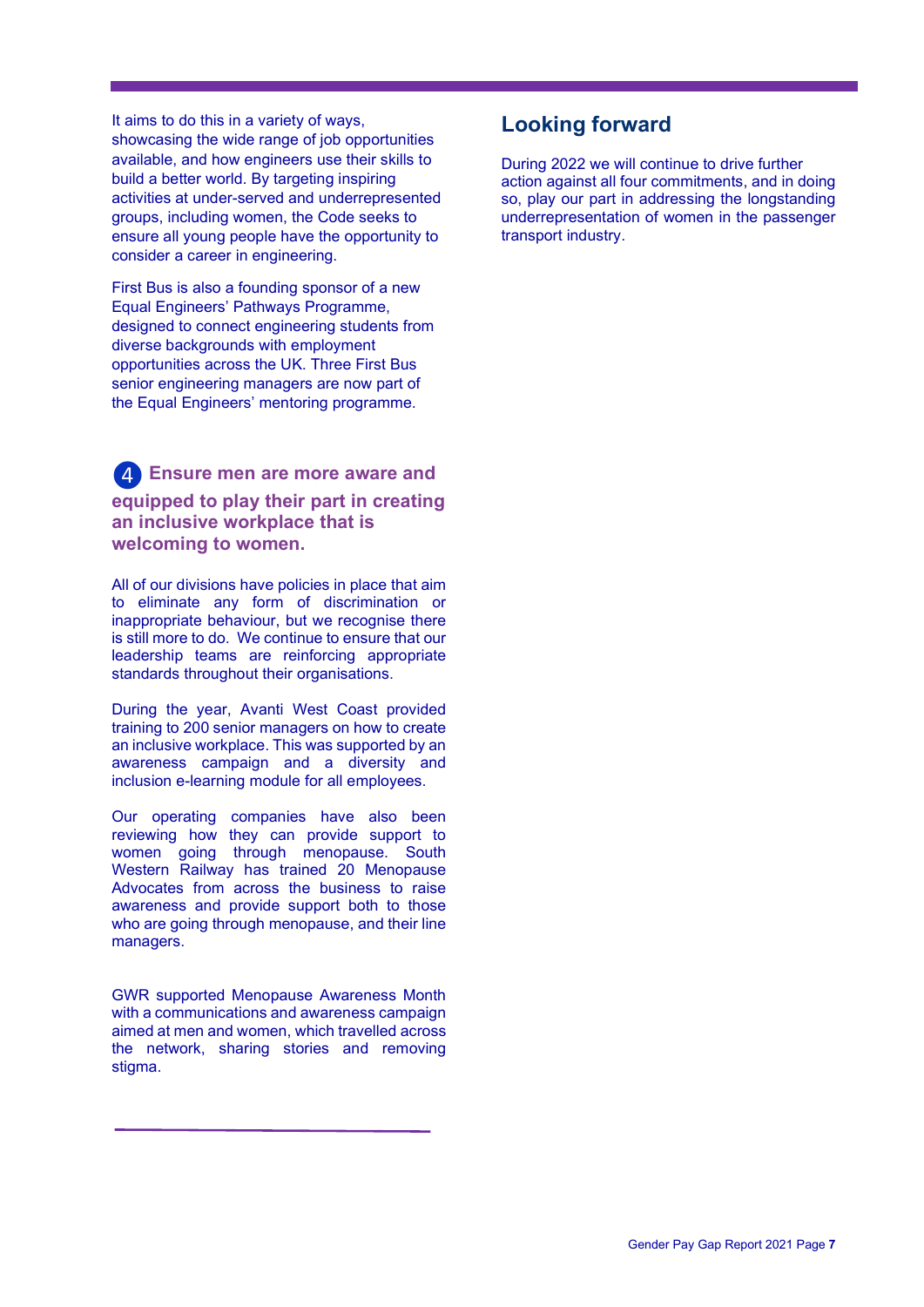## Our gender pay gap: data as at 5 April 2021

| <b>Employing company with more than</b><br>250 people |             | % difference in<br><b>Hourly Rates</b> |             | % difference in<br><b>Bonus Pay</b> |             | % receiving a<br><b>Bonus</b> |             | % in Top Quartile |             | % in Upper<br><b>Middle Quartile</b> |             | % in Lower<br><b>Middle Quartile</b> |             | % in Lower<br>Quartile |
|-------------------------------------------------------|-------------|----------------------------------------|-------------|-------------------------------------|-------------|-------------------------------|-------------|-------------------|-------------|--------------------------------------|-------------|--------------------------------------|-------------|------------------------|
|                                                       | <b>Mean</b> | <b>Median</b>                          | <b>Mean</b> | <b>Median</b>                       | <b>Male</b> | <b>Female</b>                 | <b>Male</b> | <b>Female</b>     | <b>Male</b> | <b>Female</b>                        | <b>Male</b> | <b>Female</b>                        | <b>Male</b> | <b>Female</b>          |
| <b>First Aberdeen Ltd</b>                             | $+4.0%$     | $+0.6%$                                | $+78.2%$    | $+72.2%$                            | 22.4%       | 5.4%                          | 90.5%       | 9.5%              | 91.8%       | 8.2%                                 | 92.9%       | 7.1%                                 | 85.9%       | 14.1%                  |
| <b>First Bristol Ltd</b>                              | $+2.3%$     | $+1.6%$                                | $+27.2%$    | $+33.3%$                            | 66.9%       | 64.7%                         | 96.9%       | 3.1%              | 90.1%       | 9.9%                                 | 91.9%       | 8.1%                                 | 93.2%       | 6.8%                   |
| <b>First Cymru Buses Ltd</b>                          | $-21.1%$    | $-2.1%$                                | $+2.9%$     | $+0.0%$                             | 49.0%       | 35.7%                         | 88.8%       | 11.2%             | 99.1%       | 0.9%                                 | 95.4%       | 4.6%                                 | 92.7%       | 7.3%                   |
| <b>First Eastern Counties Buses Ltd</b>               | $+5.6%$     | $+2.2%$                                | $-1.3%$     | $+0.0%$                             | 2.1%        | 1.6%                          | 96.4%       | 3.6%              | 94.1%       | 5.9%                                 | 92.9%       | 7.1%                                 | 82.9%       | 17.1%                  |
| <b>First Essex Buses Ltd</b>                          | $+3.0%$     | $+2.5%$                                | $+0.0%$     | $+0.0%$                             | 1.1%        | $+0.0%$                       | 95.0%       | 5.0%              | 87.9%       | 12.1%                                | 91.2%       | 8.8%                                 | 90.1%       | 9.9%                   |
| First Glasgow (No.1) Ltd                              | $+11.1%$    | $+9.8%$                                | $-29.0%$    | $+0.0%$                             | 16.0%       | 11.5%                         | 98.4%       | 1.6%              | 96.3%       | 3.8%                                 | 95.0%       | 5.0%                                 | 90.0%       | 10.0%                  |
| First Glasgow (No.2) Ltd                              | $-0.3%$     | $+1.2%$                                | $-64.5%$    | $+66.7%$                            | 33.1%       | 29.2%                         | 94.2%       | 5.8%              | 96.2%       | 3.8%                                 | 97.1%       | 2.9%                                 | 93.3%       | 6.7%                   |
| <b>First Hampshire &amp; Dorset Ltd</b>               | $+3.3%$     | $+1.0%$                                | $+37.7%$    | $+0.0%$                             | 56.8%       | 70.3%                         | 89.9%       | 10.1%             | 87.4%       | 12.6%                                | 84.3%       | 15.7%                                | 87.5%       | 12.5%                  |
| <b>First Manchester Ltd</b>                           | $+7.3%$     | $+3.5%$                                | $-6.8%$     | $+12.5%$                            | 38.1%       | 21.3%                         | 93.9%       | 6.1%              | 93.9%       | 6.1%                                 | 94.7%       | 5.3%                                 | 84.3%       | 15.7%                  |
| <b>First Potteries Ltd</b>                            | $-2.6%$     | $+0.0%$                                | $-184.0%$   | $-1200.0%$                          | 8.6%        | 6.7%                          | 92.1%       | 7.9%              | 92.2%       | 7.8%                                 | 89.1%       | 10.9%                                | 95.3%       | 4.7%                   |
| <b>First Scotland East Ltd</b>                        | $+2.2%$     | $+0.0%$                                | $+51.1%$    | $+30.0%$                            | 7.7%        | 16.7%                         | 90.7%       | 9.3%              | 88.2%       | 11.8%                                | 90.8%       | 9.2%                                 | 86.8%       | 13.2%                  |
| <b>First South West Ltd</b>                           | $+2.8%$     | $-0.3%$                                | $+91.2%$    | $+25.0%$                            | 15.2%       | 15.6%                         | 93.1%       | 6.9%              | 91.2%       | 8.8%                                 | 95.1%       | 4.9%                                 | 91.2%       | 8.8%                   |
| <b>First South Yorkshire Ltd</b>                      | $+4.9%$     | $+0.0%$                                | $+2.6%$     | $+0.0%$                             | 51.5%       | 48.2%                         | 95.1%       | 4.9%              | 90.7%       | 9.3%                                 | 95.5%       | 4.5%                                 | 90.3%       | 9.7%                   |
| <b>First West of England Ltd</b>                      | $+3.4%$     | $+1.9%$                                | $+53.7%$    | $+10.0%$                            | 16.6%       | 14.8%                         | 92.8%       | 7.2%              | 87.1%       | 12.9%                                | 90.5%       | 9.5%                                 | 86.2%       | 13.8%                  |
| <b>First West Yorkshire Ltd</b>                       | $+9.0%$     | $+7.0%$                                | $+9.0%$     | $+0.0%$                             | 33.6%       | 38.7%                         | 96.3%       | 3.7%              | 94.0%       | 6.0%                                 | 90.1%       | 9.9%                                 | 87.2%       | 12.8%                  |
| <b>Midland Bluebird Ltd</b>                           | $+9.7%$     | $+0.7%$                                | $+19.6%$    | $-209.9%$                           | 2.5%        | 2.9%                          | 95.6%       | 4.4%              | 94.1%       | 5.9%                                 | 89.7%       | 10.3%                                | 82.4%       | 17.6%                  |
| <b>First York Ltd</b>                                 | $-2.7%$     | $-0.3%$                                | +68.6%      | $+68.6%$                            | 0.8%        | 5.0%                          | 89.7%       | 10.3%             | 94.9%       | 5.1%                                 | 96.6%       | 3.4%                                 | 89.8%       | 10.2%                  |
| <b>First Bus Central Services Ltd</b>                 | $+29.6%$    | $+25.8%$                               | $+67.1%$    | $+38.8%$                            | 15.0%       | 13.0%                         | 76.5%       | 23.5%             | 57.8%       | 42.2%                                | 49.0%       | 51.0%                                | 37.9%       | 62.1%                  |
| <b>Great Western Railway Ltd</b>                      | $+21.5%$    | $+23.6%$                               | +44.9%      | $+26.4%$                            | 32.8%       | 48.1%                         | 90.6%       | 9.4%              | 81.6%       | 18.4%                                | 67.4%       | 32.6%                                | 57.5%       | 42.5%                  |
| <b>TransPennine Express Ltd</b>                       | $+21.5%$    | $+43.2%$                               | $-238.6%$   | $+22.3%$                            | 27.8%       | 29.1%                         | 90.6%       | 9.4%              | 88.7%       | 11.3%                                | 74.9%       | 25.1%                                | 63.8%       | 36.2%                  |
| <b>First MTR South Western Trains Ltd</b>             | $+17.7%$    | $+14.0%$                               | $+54.7%$    | $+36.0%$                            | 21.0%       | 29.7%                         | 92.6%       | 7.4%              | 84.1%       | 15.9%                                | 77.9%       | 22.1%                                | 72.6%       | 27.4%                  |
| <b>First Trenitalia West Coast Rail Ltd</b>           | $+24.2%$    | $+21.0%$                               | $+11.0%$    | $+11.2%$                            | 99.6%       | 100.0%                        | 83.8%       | 16.3%             | 63.4%       | 36.6%                                | 51.7%       | 48.3%                                | 43.1%       | 56.9%                  |